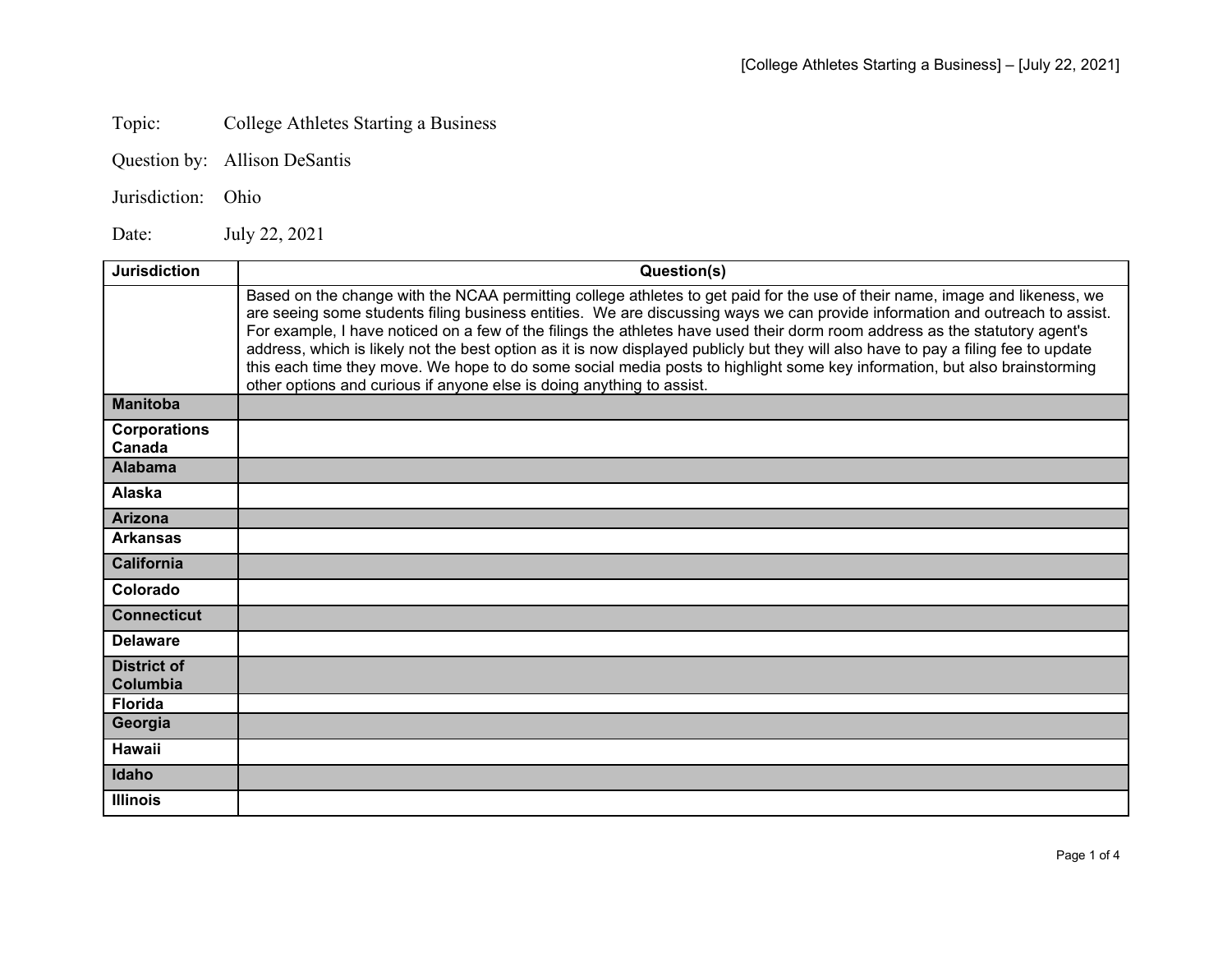| <b>Jurisdiction</b>   | Question(s)                                                                                                                                                                                                                                                                                                                                                                                                                                                                                                                                                                                                                                                                                                                            |
|-----------------------|----------------------------------------------------------------------------------------------------------------------------------------------------------------------------------------------------------------------------------------------------------------------------------------------------------------------------------------------------------------------------------------------------------------------------------------------------------------------------------------------------------------------------------------------------------------------------------------------------------------------------------------------------------------------------------------------------------------------------------------|
|                       | Based on the change with the NCAA permitting college athletes to get paid for the use of their name, image and likeness, we<br>are seeing some students filing business entities. We are discussing ways we can provide information and outreach to assist.<br>For example, I have noticed on a few of the filings the athletes have used their dorm room address as the statutory agent's<br>address, which is likely not the best option as it is now displayed publicly but they will also have to pay a filing fee to update<br>this each time they move. We hope to do some social media posts to highlight some key information, but also brainstorming<br>other options and curious if anyone else is doing anything to assist. |
| Indiana               |                                                                                                                                                                                                                                                                                                                                                                                                                                                                                                                                                                                                                                                                                                                                        |
| lowa                  |                                                                                                                                                                                                                                                                                                                                                                                                                                                                                                                                                                                                                                                                                                                                        |
| <b>Kansas</b>         |                                                                                                                                                                                                                                                                                                                                                                                                                                                                                                                                                                                                                                                                                                                                        |
| Kentucky              |                                                                                                                                                                                                                                                                                                                                                                                                                                                                                                                                                                                                                                                                                                                                        |
| Louisiana             | At present, Louisiana does not have any plans in place in regards to this subject.--thanks                                                                                                                                                                                                                                                                                                                                                                                                                                                                                                                                                                                                                                             |
| <b>Maine</b>          |                                                                                                                                                                                                                                                                                                                                                                                                                                                                                                                                                                                                                                                                                                                                        |
| <b>Maryland</b>       |                                                                                                                                                                                                                                                                                                                                                                                                                                                                                                                                                                                                                                                                                                                                        |
| <b>Massachusetts</b>  |                                                                                                                                                                                                                                                                                                                                                                                                                                                                                                                                                                                                                                                                                                                                        |
| <b>Michigan</b>       |                                                                                                                                                                                                                                                                                                                                                                                                                                                                                                                                                                                                                                                                                                                                        |
| <b>Minnesota</b>      |                                                                                                                                                                                                                                                                                                                                                                                                                                                                                                                                                                                                                                                                                                                                        |
| <b>Mississippi</b>    | Mississippi is working on updating the athlete agent act in 2022. However, Name Image & Likeness is a separate law. We do<br>not regulate it.                                                                                                                                                                                                                                                                                                                                                                                                                                                                                                                                                                                          |
| <b>Missouri</b>       |                                                                                                                                                                                                                                                                                                                                                                                                                                                                                                                                                                                                                                                                                                                                        |
| <b>Montana</b>        |                                                                                                                                                                                                                                                                                                                                                                                                                                                                                                                                                                                                                                                                                                                                        |
| <b>Nebraska</b>       |                                                                                                                                                                                                                                                                                                                                                                                                                                                                                                                                                                                                                                                                                                                                        |
| <b>Nevada</b>         |                                                                                                                                                                                                                                                                                                                                                                                                                                                                                                                                                                                                                                                                                                                                        |
| <b>New Hampshire</b>  |                                                                                                                                                                                                                                                                                                                                                                                                                                                                                                                                                                                                                                                                                                                                        |
| <b>New Jersey</b>     |                                                                                                                                                                                                                                                                                                                                                                                                                                                                                                                                                                                                                                                                                                                                        |
| <b>New Mexico</b>     |                                                                                                                                                                                                                                                                                                                                                                                                                                                                                                                                                                                                                                                                                                                                        |
| <b>New York</b>       |                                                                                                                                                                                                                                                                                                                                                                                                                                                                                                                                                                                                                                                                                                                                        |
| <b>North Carolina</b> |                                                                                                                                                                                                                                                                                                                                                                                                                                                                                                                                                                                                                                                                                                                                        |
| <b>North Dakota</b>   |                                                                                                                                                                                                                                                                                                                                                                                                                                                                                                                                                                                                                                                                                                                                        |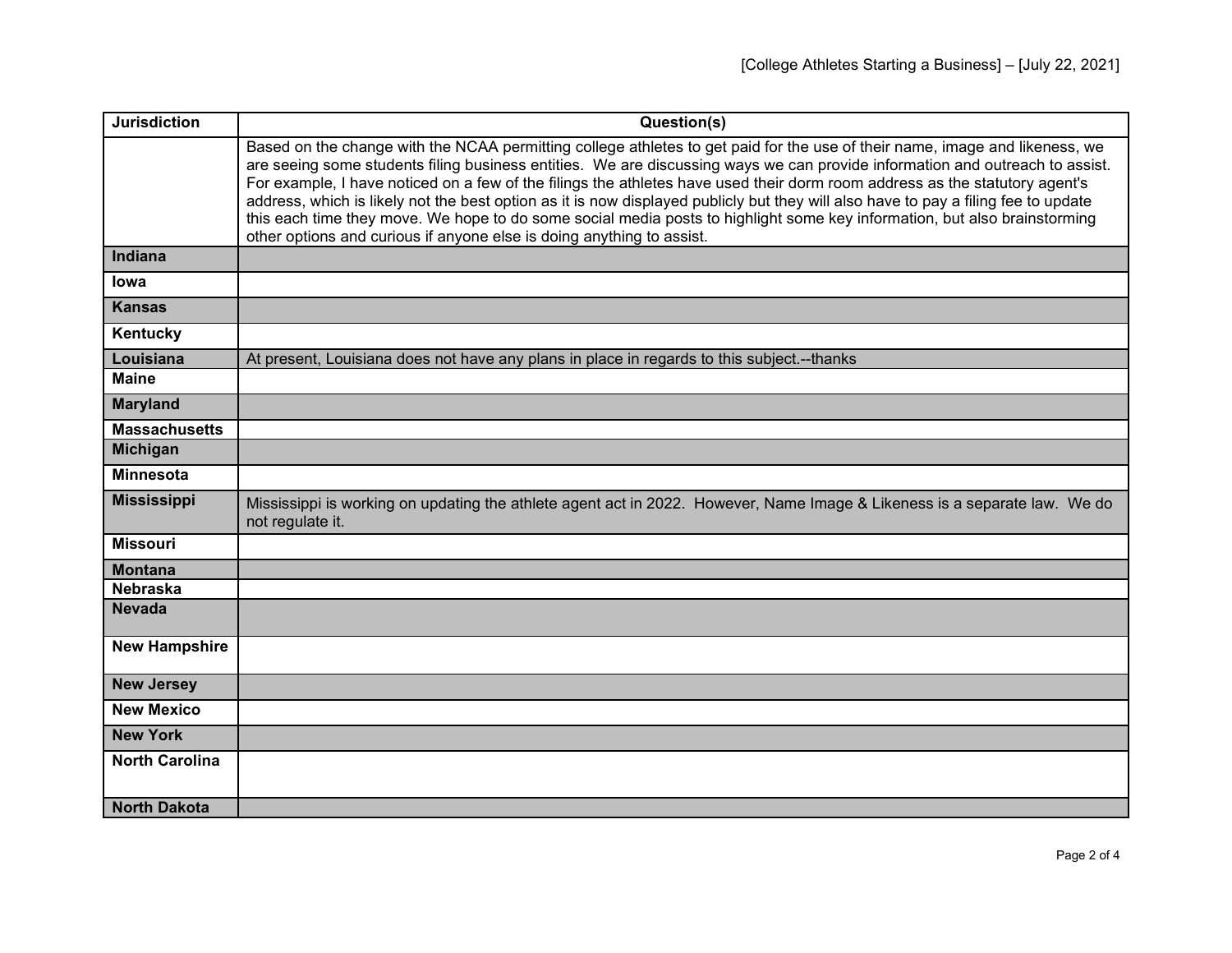| <b>Jurisdiction</b>   | Question(s)                                                                                                                                                                                                                                                                                                                                                                                                                                                                                                                                                                                                                                                                                                                            |
|-----------------------|----------------------------------------------------------------------------------------------------------------------------------------------------------------------------------------------------------------------------------------------------------------------------------------------------------------------------------------------------------------------------------------------------------------------------------------------------------------------------------------------------------------------------------------------------------------------------------------------------------------------------------------------------------------------------------------------------------------------------------------|
|                       | Based on the change with the NCAA permitting college athletes to get paid for the use of their name, image and likeness, we<br>are seeing some students filing business entities. We are discussing ways we can provide information and outreach to assist.<br>For example, I have noticed on a few of the filings the athletes have used their dorm room address as the statutory agent's<br>address, which is likely not the best option as it is now displayed publicly but they will also have to pay a filing fee to update<br>this each time they move. We hope to do some social media posts to highlight some key information, but also brainstorming<br>other options and curious if anyone else is doing anything to assist. |
| Ohio                  |                                                                                                                                                                                                                                                                                                                                                                                                                                                                                                                                                                                                                                                                                                                                        |
| <b>Oklahoma</b>       |                                                                                                                                                                                                                                                                                                                                                                                                                                                                                                                                                                                                                                                                                                                                        |
| Oregon                |                                                                                                                                                                                                                                                                                                                                                                                                                                                                                                                                                                                                                                                                                                                                        |
| Pennsylvania          |                                                                                                                                                                                                                                                                                                                                                                                                                                                                                                                                                                                                                                                                                                                                        |
| <b>Rhode Island</b>   |                                                                                                                                                                                                                                                                                                                                                                                                                                                                                                                                                                                                                                                                                                                                        |
| <b>South Carolina</b> |                                                                                                                                                                                                                                                                                                                                                                                                                                                                                                                                                                                                                                                                                                                                        |
| <b>South Dakota</b>   |                                                                                                                                                                                                                                                                                                                                                                                                                                                                                                                                                                                                                                                                                                                                        |
| <b>Tennessee</b>      |                                                                                                                                                                                                                                                                                                                                                                                                                                                                                                                                                                                                                                                                                                                                        |
| <b>Texas</b>          |                                                                                                                                                                                                                                                                                                                                                                                                                                                                                                                                                                                                                                                                                                                                        |
| <b>Utah</b>           |                                                                                                                                                                                                                                                                                                                                                                                                                                                                                                                                                                                                                                                                                                                                        |
| <b>Vermont</b>        |                                                                                                                                                                                                                                                                                                                                                                                                                                                                                                                                                                                                                                                                                                                                        |
| Virginia              |                                                                                                                                                                                                                                                                                                                                                                                                                                                                                                                                                                                                                                                                                                                                        |
| Washington            | We have not noticed athlete filings, yet, but we would likely share our "things you need to know" startup education with them.                                                                                                                                                                                                                                                                                                                                                                                                                                                                                                                                                                                                         |
| <b>West Virginia</b>  |                                                                                                                                                                                                                                                                                                                                                                                                                                                                                                                                                                                                                                                                                                                                        |
| <b>Wisconsin</b>      |                                                                                                                                                                                                                                                                                                                                                                                                                                                                                                                                                                                                                                                                                                                                        |
| Wyoming               |                                                                                                                                                                                                                                                                                                                                                                                                                                                                                                                                                                                                                                                                                                                                        |

## **Additional comments:**

## **Full text of email:**

Good Morning -